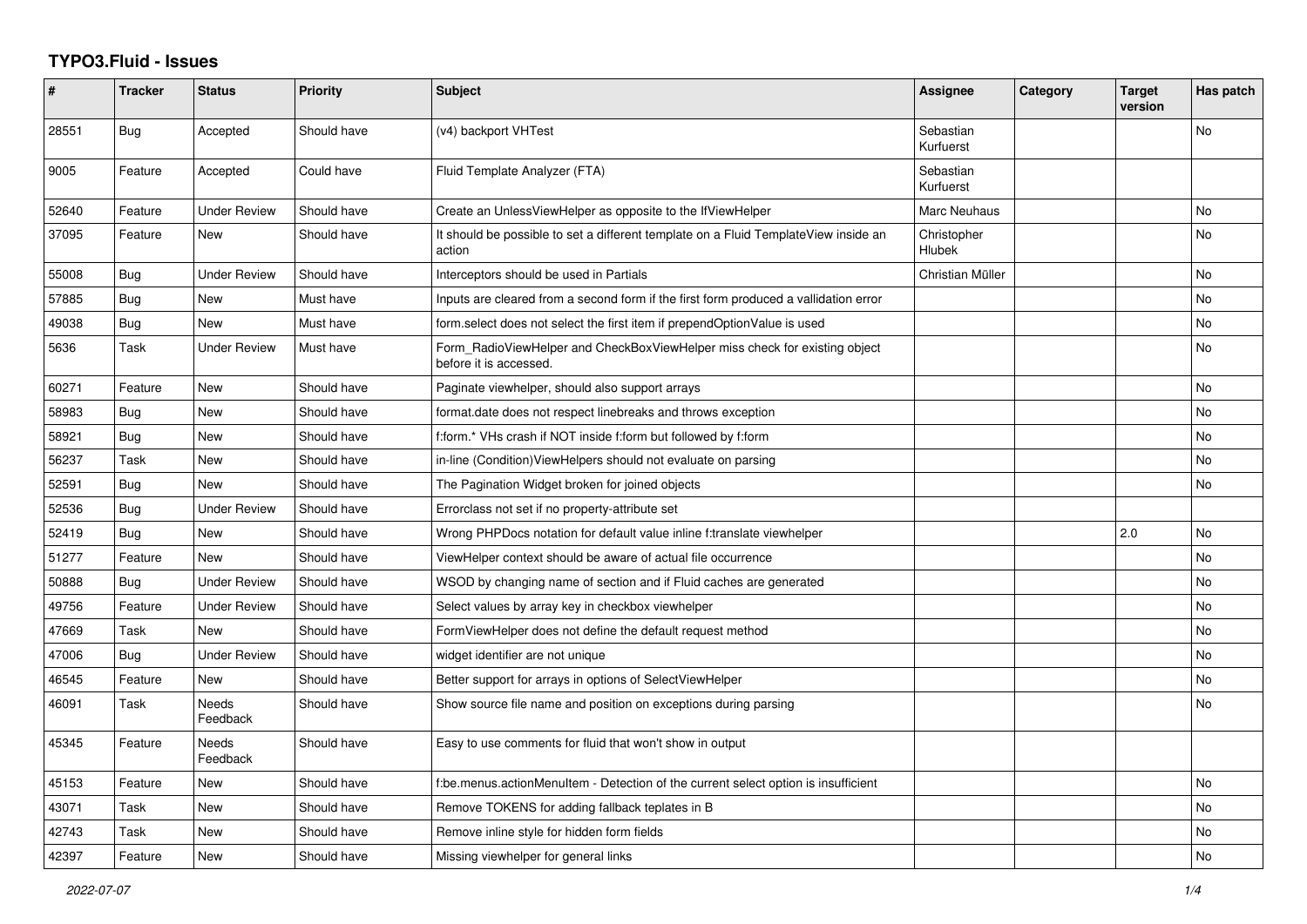| #     | <b>Tracker</b> | <b>Status</b>       | <b>Priority</b> | <b>Subject</b>                                                                                              | <b>Assignee</b>        | Category | <b>Target</b><br>version | Has patch |
|-------|----------------|---------------------|-----------------|-------------------------------------------------------------------------------------------------------------|------------------------|----------|--------------------------|-----------|
| 40081 | Feature        | New                 | Should have     | Allow assigned variables as keys in arrays                                                                  |                        |          |                          | <b>No</b> |
| 38130 | Feature        | New                 | Should have     | Checkboxes and multiple select fields should have an assignable default value                               |                        |          |                          | No        |
| 33215 | Feature        | New                 | Should have     | RFC: Dynamic values in ObjectAccess paths                                                                   |                        |          |                          | No        |
| 28554 | <b>Bug</b>     | New                 | Should have     | (v4) implement feature flag to disable caching                                                              |                        |          |                          | No        |
| 28553 | Bug            | New                 | Should have     | improve XHProf test setup                                                                                   |                        |          |                          | No        |
| 28552 | Bug            | New                 | Should have     | (v5) write ViewHelper test for compiled run; adjust functional test to do two passes<br>(uncached & cached) |                        |          |                          | No        |
| 28550 | Bug            | New                 | Should have     | (v4) make widgets cacheable, i.e. not implement childnodeaccess interface                                   |                        |          |                          | No        |
| 28549 | Bug            | New                 | Should have     | make widgets cacheable, i.e. not implement childnodeaccess interface                                        |                        |          |                          | No        |
| 13045 | Bug            | New                 | Should have     | Entity decode of strings are different between if-conditions and output of variable                         |                        |          |                          |           |
| 9514  | Feature        | New                 | Should have     | Support explicit Array Arguments for ViewHelpers                                                            |                        |          |                          |           |
| 3291  | Feature        | Needs<br>Feedback   | Should have     | Cacheable viewhelpers                                                                                       |                        |          |                          | <b>No</b> |
| 48355 | Feature        | New                 | Could have      | Assign output of viewhelper to template variable for further processing.                                    |                        |          |                          |           |
| 36559 | Feature        | New                 | Could have      | New widget progress bar                                                                                     |                        |          |                          | Yes       |
| 33394 | Feature        | Needs<br>Feedback   | Should have     | Logical expression parser for BooleanNode                                                                   | <b>Tobias Liebig</b>   | Core     |                          | No        |
| 33551 | Bug            | New                 | Must have       | View helper values break out of a partial scope                                                             | Sebastian<br>Kurfuerst | Core     |                          | <b>No</b> |
| 12863 | Bug            | New                 | Should have     | Attributes of a viewhelper can't contain a '-'                                                              | Sebastian<br>Kurfuerst | Core     |                          | <b>No</b> |
| 51239 | Bug            | <b>Under Review</b> | Must have       | AbstractViewHelper use incorrect method signature for "\$this->systemLogger->log()"                         | Adrian Föder           | Core     |                          | Yes       |
| 27607 | Bug            | New                 | Must have       | Make Fluid comparisons work when first element is STRING, second is NULL.                                   |                        | Core     |                          | No        |
| 46257 | Feature        | <b>Under Review</b> | Should have     | Add escape sequence support for Fluid                                                                       |                        | Core     |                          | No        |
| 39990 | Bug            | New                 | Should have     | Same form twice in one template: hidden fields for empty values are only rendered<br>once                   |                        | Core     |                          | No        |
| 32035 | Task           | New                 | Should have     | Improve fluid error messages                                                                                |                        | Core     |                          | Yes       |
| 4704  | Feature        | New                 | Should have     | Improve parsing exception messages                                                                          |                        | Core     |                          |           |
| 3481  | <b>Bug</b>     | New                 | Should have     | Use ViewHelperVariableContainer in PostParseFacet                                                           |                        | Core     |                          | No        |
| 62346 | Feature        | <b>New</b>          | Could have      | f:comment should have high precende                                                                         |                        | Core     | 3.x                      | No        |
| 30555 | Feature        | New                 | Could have      | Make TagBuilder more extensible                                                                             |                        | Core     |                          | No        |
| 10472 | Feature        | New                 | Could have      | Fluid Standalone distribution                                                                               |                        | Core     |                          | No        |
| 7608  | Feature        | New                 | Could have      | Configurable shorthand/object accessor delimiters                                                           |                        | Core     |                          | Yes       |
| 1907  | Feature        | New                 | Could have      | Default values for view helpers based on context                                                            |                        | Core     |                          |           |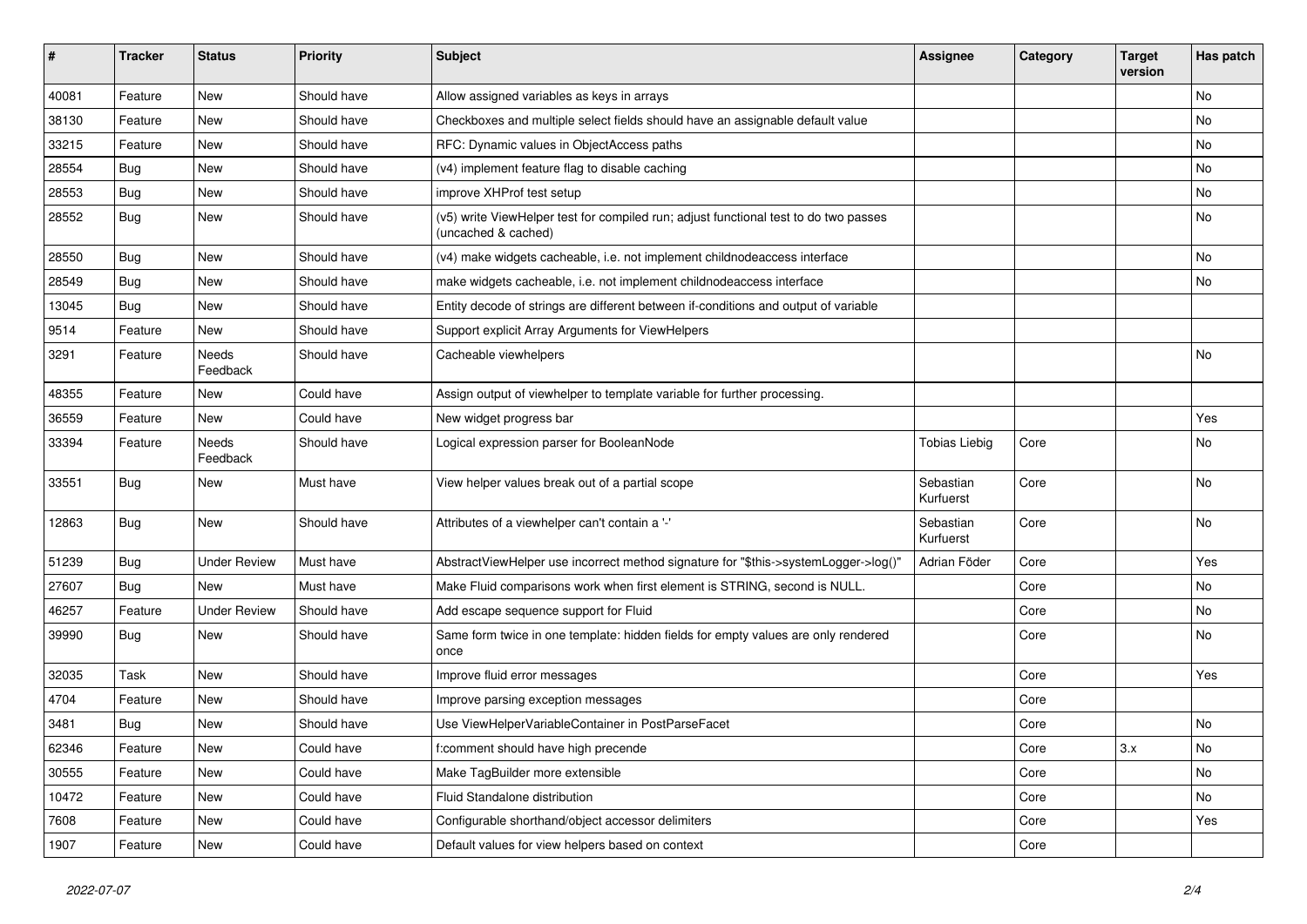| #     | <b>Tracker</b> | <b>Status</b>       | <b>Priority</b> | Subject                                                                      | <b>Assignee</b>             | Category           | <b>Target</b><br>version | Has patch     |
|-------|----------------|---------------------|-----------------|------------------------------------------------------------------------------|-----------------------------|--------------------|--------------------------|---------------|
| 38369 | Bug            | New                 | Must have       | Resource ViewHelpers should not fall back to request package                 |                             | View               |                          | <b>No</b>     |
| 46289 | Bug            | Needs<br>Feedback   | Should have     | Enable Escaping Interceptor in XML request format                            |                             | View               | 2.0.1                    | No            |
| 45394 | Task           | New                 | Should have     | Forwardport Unit test for standalone view                                    |                             | View               |                          | <b>No</b>     |
| 43072 | Task           | New                 | Should have     | Remove TOKENS for adding templates fallback in Backporter                    |                             | View               |                          | No            |
| 60181 | Feature        | <b>New</b>          | Could have      | Caching mechanism for Fluid Views/Templates                                  |                             | View               |                          | No.           |
| 8989  | Feature        | Needs<br>Feedback   | Could have      | Search path for fluid template files                                         |                             | View               |                          | No            |
| 40998 | Bug            | Under Review        | Should have     | Missing parent request namespaces in form field name prefix                  | Sebastian<br>Kurfuerst      | ViewHelpers        | 1.1.1                    | No            |
| 5933  | Feature        | Accepted            | Should have     | Optional section rendering                                                   | Sebastian<br>Kurfuerst      | ViewHelpers        |                          | No            |
| 36662 | Bug            | Needs<br>Feedback   | Should have     | Checked state isn't always correct when property is collection               | Kevin Ulrich<br>Moschallski | ViewHelpers        | 1.1.1                    | No            |
| 43346 | Feature        | <b>Under Review</b> | Should have     | Allow property mapping configuration via template                            | Karsten<br>Dambekalns       | ViewHelpers        | 2.1                      | No            |
| 8491  | Task           | Needs<br>Feedback   | Should have     | link.action and uri.action differ in absolute argument                       | Karsten<br>Dambekalns       | ViewHelpers        |                          | No            |
| 33628 | Bug            | Needs<br>Feedback   | Must have       | Multicheckboxes (multiselect) for Collections don't work                     | Christian Müller            | ViewHelpers        |                          | No            |
| 3725  | Feature        | New                 | Could have      | <b>CSS Engine</b>                                                            | Christian Müller            | ViewHelpers        |                          | No            |
| 59057 | Bug            | <b>Under Review</b> | Must have       | Hidden empty value fields shoud be disabled when related field is disabled   | Bastian<br>Waidelich        | ViewHelpers        |                          | No            |
| 58862 | Bug            | Needs<br>Feedback   | Should have     | FormViewHelper doesn't accept NULL as value for \$arguments                  | <b>Bastian</b><br>Waidelich | ViewHelpers        |                          | Yes           |
| 54195 | Task           | New                 | Should have     | Rename and move FormViewHelper's errorClass value, currently 'f3-form-error' | Adrian Föder                | ViewHelpers        |                          | <b>No</b>     |
| 60856 | Bug            | New                 | Must have       | Target attribute not supported by the form viewhelper                        |                             | ViewHelpers        |                          | Yes           |
| 51100 | Feature        | New                 | Must have       | Links with absolute URI should have the option of URI Scheme                 |                             | ViewHelpers        |                          | No.           |
| 40064 | Bug            | New                 | Must have       | Multiselect is not getting persisted                                         |                             | ViewHelpers        |                          | No            |
| 65424 | Bug            | <b>Under Review</b> | Should have     | SelectViewHelper must respect option(Value Label)Field for arrays            |                             | <b>ViewHelpers</b> |                          | No            |
| 60003 | Feature        | New                 | Should have     | Add required-Attribute to f:form.password                                    |                             | ViewHelpers        |                          | $\mathsf{No}$ |
| 54284 | Bug            | New                 | Should have     | Default Option for Switch/Case VH                                            |                             | ViewHelpers        |                          | No            |
| 49600 | Bug            | New                 | Should have     | f:form tag shown as a HTML on frontend                                       |                             | ViewHelpers        |                          | No            |
| 44234 | Bug            | <b>Under Review</b> | Should have     | selectViewHelper's sorting does not respect locale collation                 |                             | ViewHelpers        | 2.1                      | No            |
| 39936 | Feature        | New                 | Should have     | registerTagAttribute should handle default values                            |                             | ViewHelpers        |                          | No            |
| 37619 | <b>Bug</b>     | New                 | Should have     | Fatal Error when using variable in name attribute of Section ViewHelper      |                             | ViewHelpers        |                          | $\mathsf{No}$ |